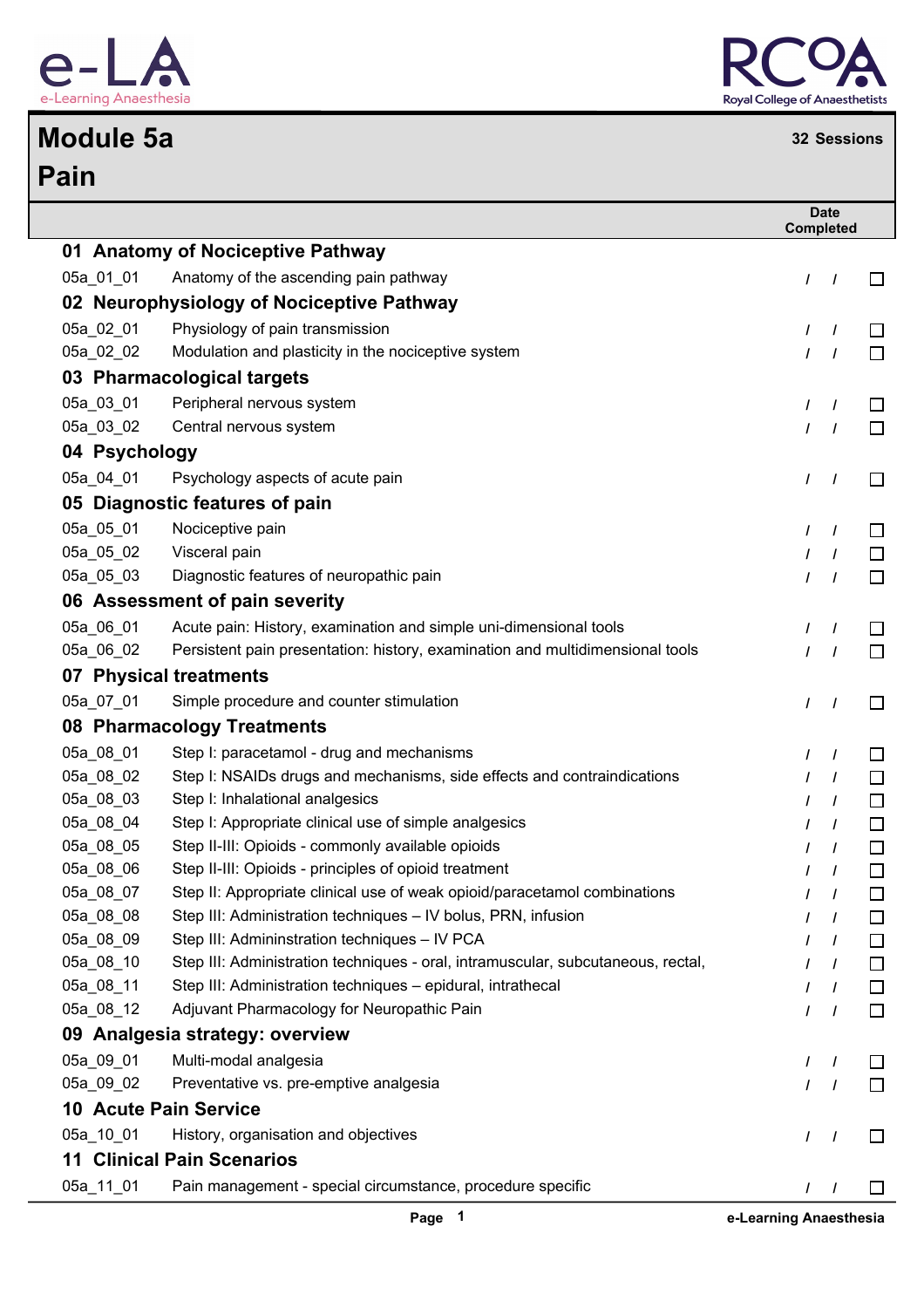



| 05a 11 02 | Elderly, cognitively impaired (blind, deaf), HDU/ITU |            | $\Box$ |
|-----------|------------------------------------------------------|------------|--------|
| 05a 11 03 | Obstetric & paediatric analgesia                     |            | $\Box$ |
| 05a 11 04 | Opioid users - abusers, chronic pain                 |            | $\Box$ |
| 05a 11 05 | Renal/liver impairment, A/E, burns, sickle cell      | $\sqrt{1}$ | $\Box$ |
|           |                                                      |            |        |